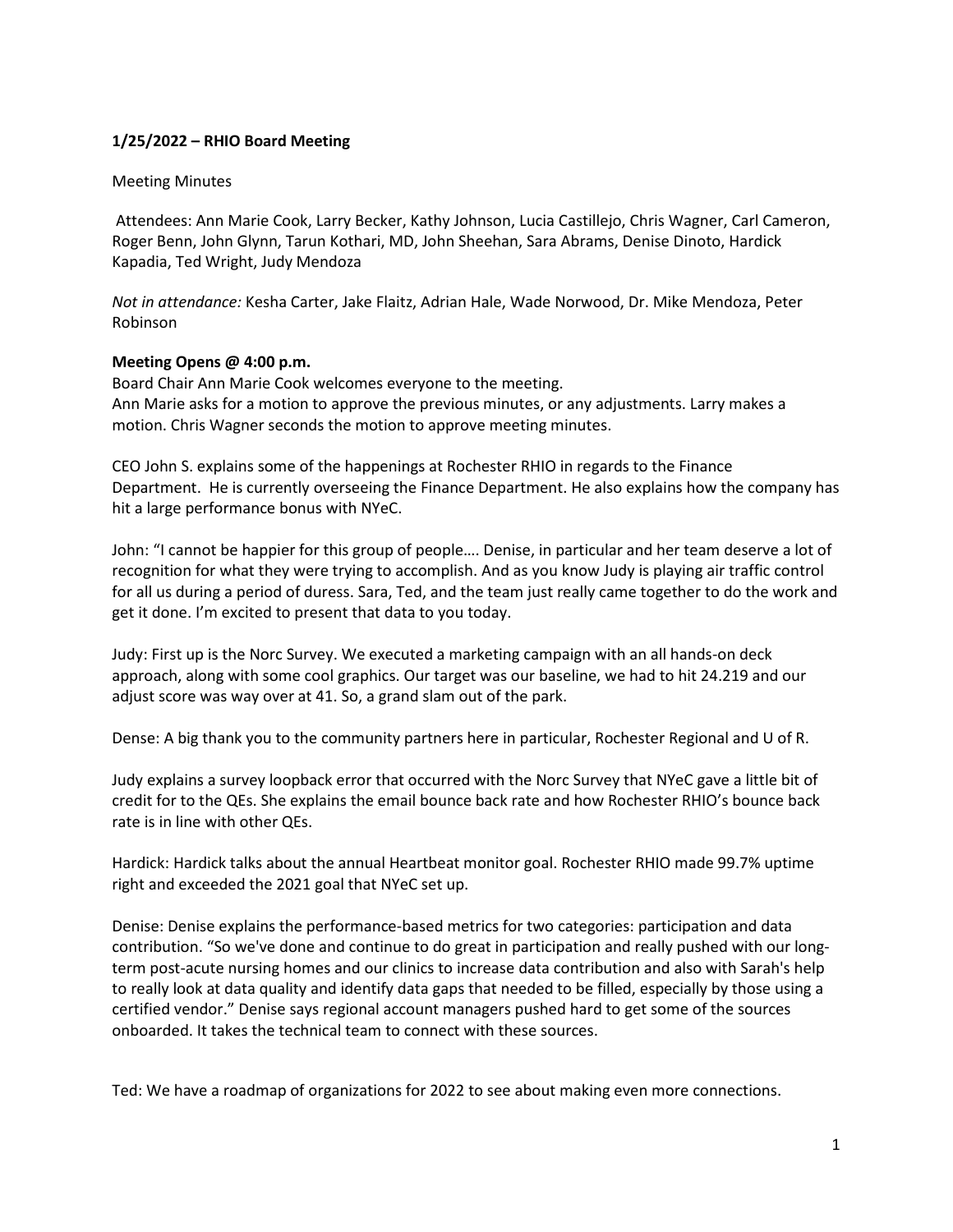Sean Curley explains the NYeC performance funding in detail and how it works for the state. He also shows how RHIO met performance goals in 2021.

Sara explains the Data Quality metric (DQIP) that will be new in 2022. She explains that NYeC has taken feedback from all the QEs on the standardization around blood pressure to use as a performance-based metric. She explains how our data should have high conformity for this future metric. Sara also talks about our initiatives around race and ethnicity data and the Greater Rochester Health Foundation.

Question from Ann Marie Cook around race and ethnicity data.

Question from Carl Cameron around blood pressure data quality. How was this decided to become the standard? Sara explains the common clinical data set and Hedis and how those supported the DQIP metric.

John Sheehan and Sean Curley go over Rochester RHIO financials in general. They also discuss looking for a new audit firm and a new Controller position for the Finance Department.

Ann Marie Cook and Kathy John discuss how the Finance committee could provide input.

Ann Marie asks Sean how he is doing with two people down in the department. Sean says that with the Bonadio Group, he has a strong teammate behind him.

Kathy asks a question: What was Bonadio's response when we informed them that we were going to bid the audit out.

John explains since Bonadio is doing the day-to-day financials that Bonadio can't actually do the audit for Rochester RHIO in 2021 since they are now doing outsourced Accounting services for the RHIO. Hence, the need for a new Audit firm.

Ted talks about two new additions to the Network Operations Center (NOC Team): a Senior Engineer and Engineer. The new Senior Engineer is familiar with Cisco.

Ted explains that we're reviewing all technology spends. He also provides an update on company contracting with major contracts (RRH, URMC, Excellus).

John and Sean review Rochester RHIO's general financials and 2022 budget. Sean also reviews 2021 and 2020 deficits and how that has changed over the last months. He further explains how doing well on the NYeC performance funding & bonus has positively impacted the company's bottom line.

Kathy asks about budget assumptions.

John Glynn asks questions about the contract money from NYeC and what's included. Sean explains the performance dollars include the heartbeat monitor, new data sources, etc.

Ann Marie asks a question about last year's budget. Sean explains that the 2022 budget is more conservative and less ambitious than the previous year's budget. Sean and John explain while the budget is conservative, there's a lot of potential upside to the budget.